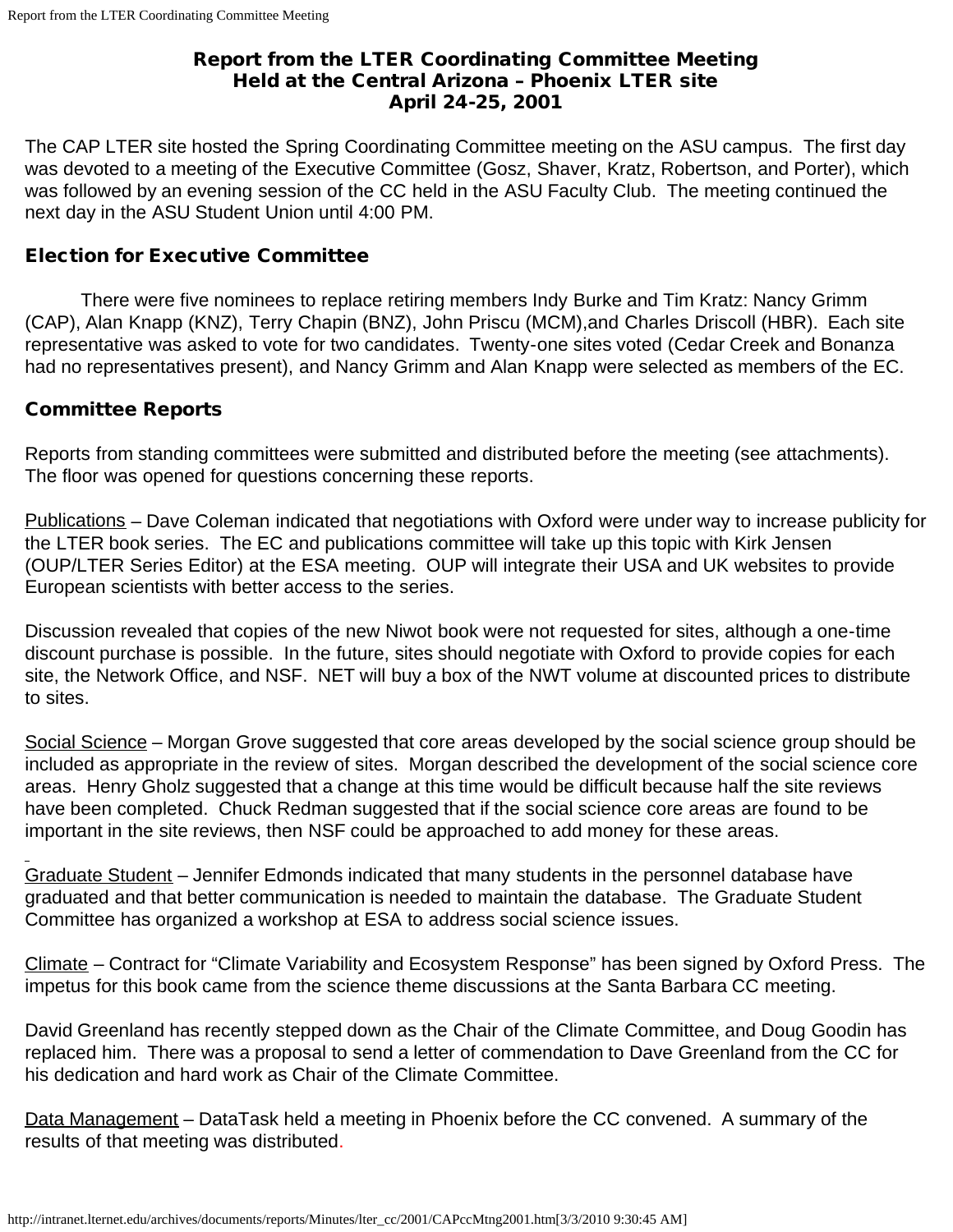Technology – Jim Gosz presented the web version of the Technology Committee report (http://www.lternet.edu/technology/2001techtask/).

Education - Monica Elser made a presentation based on a written report from the SLTER subcommittee. She covered the history of the Education Committee, including the charge given to the committee in January 1998. She discussed SLTER activities in more detail. Her presentation can be accessed at [http://lternet-](http://lternet-183.lternet.edu/doc_archive/presentations/)183. Iternet. edu/doc\_archive/presentations/. The SLTER group requested information from the sites, but only nine of 24 replied.

Bob Waide moved and Chuck Redman seconded that the CC recognize the high priority of the questionnaire prepared by the SLTER subcommittee and urge the sites to respond expeditiously. The motion was passed unanimously.

There was a recommendation that the Network Office take the lead on re-invigorating the Education Committee.

# Hosts for subsequent spring/fall CC meetings

Jim Gosz led a review of the sites hosting future CC meetings and the science themes projected for the fall meetings. After discussion, the following schedule was agreed upon:

| Spring 2002      | Sevilleta                                                                                                                                               |
|------------------|---------------------------------------------------------------------------------------------------------------------------------------------------------|
| <b>Fall 2002</b> | Niwot - Causes and consequences of species addition and extinction within and among<br>ecosystems, with an emphasis on biogeochemistry (approved by CC) |
| Spring 2003      | <b>Kellogg Biological Station</b>                                                                                                                       |
| <b>Fall 2003</b> | Bonanza Creek – Nancy Grimm is preparing proposal; need to consult with BNZ<br>organizers                                                               |
| Spring 2004      | <b>Florida Coastal Everglades</b>                                                                                                                       |
| <b>Fall 2004</b> | Virginia Coast Reserve – Extreme events and ecosystem dynamics (approved by CC)                                                                         |

The timing of the next ASM meeting was discussed and three-year intervals was the consensus.

The CC discussed how to involvement information managers in developing databases and standards associated with each science theme. There was a recommendation to ask Don Henshaw to represent the information managers for the PIE meeting and NWT data manager to take the lead for the Niwot meeting.

### Other business

Nancy Grimm proposed including geosciences among the LTER core research charge. NSF GEO is involved in funding of three new sites. A biogeoscience theme was suggested for one of the NSF brown bag presentations in February 2002.

Wednesday, April 25

# Preparations for the fall science meeting

Chuck Hopkinson, lead PI at the Plum Island Estuary site, discussed preparations for the fall meeting, which will take place from September 20-23, 2001, at the New England Conference Center. The schedule is as follows:

Wed  $19^{th}$  – EC travel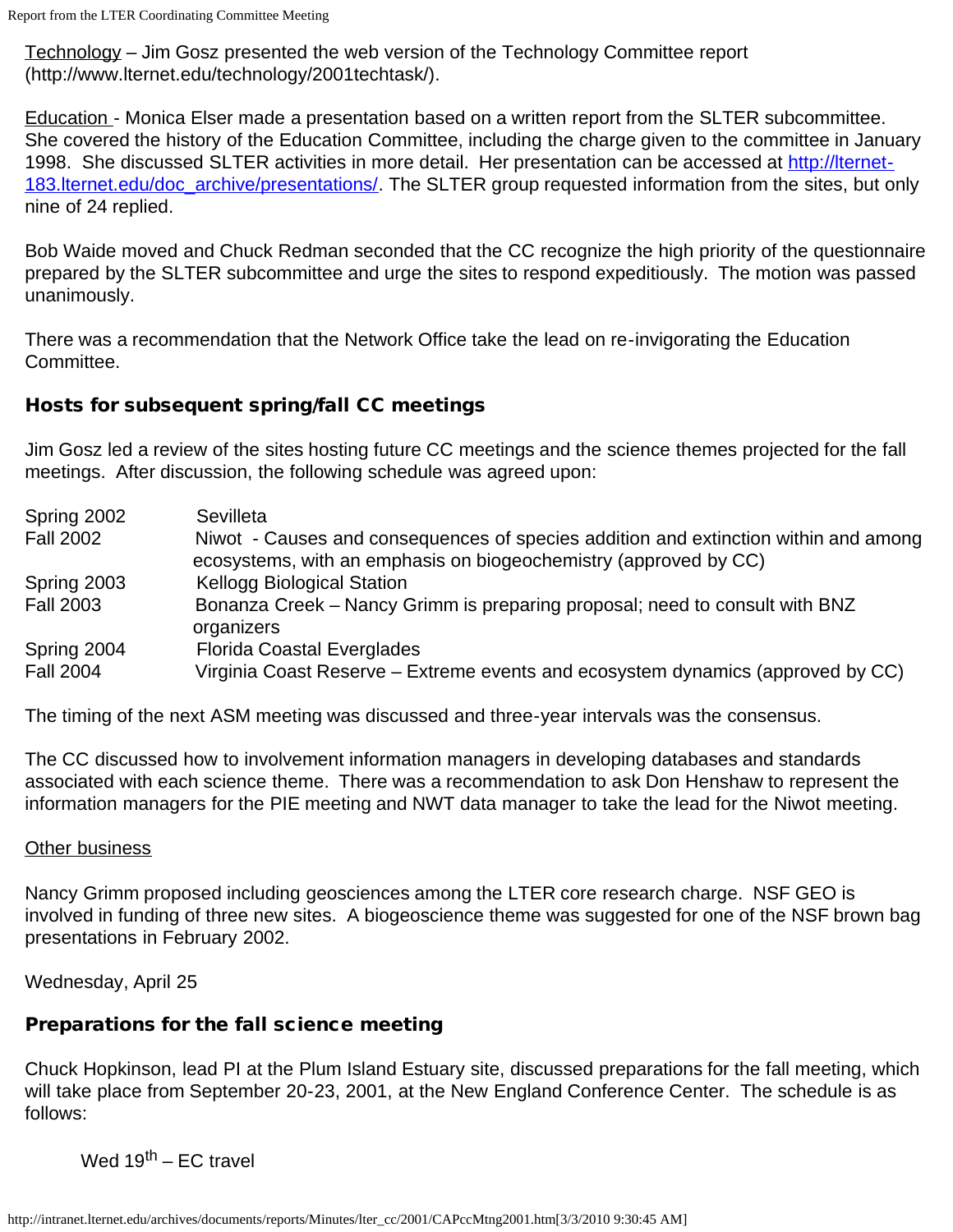Thursday  $20^{th}$  – EC meeting Friday 21st– science symposium Saturday  $22^{nd}$  – am business meeting pm –field trip pm – early departures from Rawley train station Sunday  $23^{\text{rd}}$  – departures

The science theme for the meeting is "The Linkage between Land and Water – From the Atmosphere to the Coastal Zone". The goal of the meeting is to summarize the state of knowledge on watershed hydrology and biogeochemistry through a series of 12-13 presentations. Potential products from the meeting include a special journal issue (Biogeochemistry or Ecosystems?) and a Bioscience-type review article. The results from this meeting will be presented at an NSF Brown Bag symposium in February 2002.

Henry Gholz suggested that substantial representation from non-LTER sites be included.

Intranet – Patty Sprott introduced the new LTER Intranet page located at [http://intranet.lternet.edu/.](http://intranet.lternet.edu/) The Intranet page is aimed at the needs of LTER scientists and students and contains information on personnel, sites, meetings, and documents. The public LTER page ([http://lternet.edu](http://lternet.edu/)) will remain the principal source of information for the general public, students, and non-LTER scientists.

## NSF Report

Henry Gholz

Budgets have now been passed down the to program level. LTER increases were approved as part of budget. At present the LTER annual budget is \$17.6 million, with \$14.6 million in core funding form DEB and \$3 million for Polar and GEO. Regularly scheduled increases need to be built into Polar and GEO money

Discretionary money increased by 10% this year. All pending supplements have been approved and are being processed.

Two site reviews completed (CAP and BES), and seven more are scheduled. The new sites don't fit well into site review rotation, and some adjustments may be necessary.

The twenty-year review is still planned for this year. Leonard Krishtalka has agreed to co-chair with Frank Harris. Many people have been asked to serve on this committee and declined.

The recent COV report emphasized imperfections in reporting by LTER sites. Dr. Clutter has to look at the LTER reports, and therefore we must be careful not to underreport achievements.

NEON is not in FY-2002 budget, but there are efforts on hill to increase NSF's budget over Administration's request for 2%

The COV did discuss the issue of continuity in staffing of the LTER Program Office. In particular, there is an understanding of the need for continuity between site reviews and renewals. Henry will be asked to help with Ecosystems because of Penny's leave

### Annual LTER presentations at NSF – Gosz

Henry Gholz suggested that the LTER network should make annual presentations at NSF as part of the